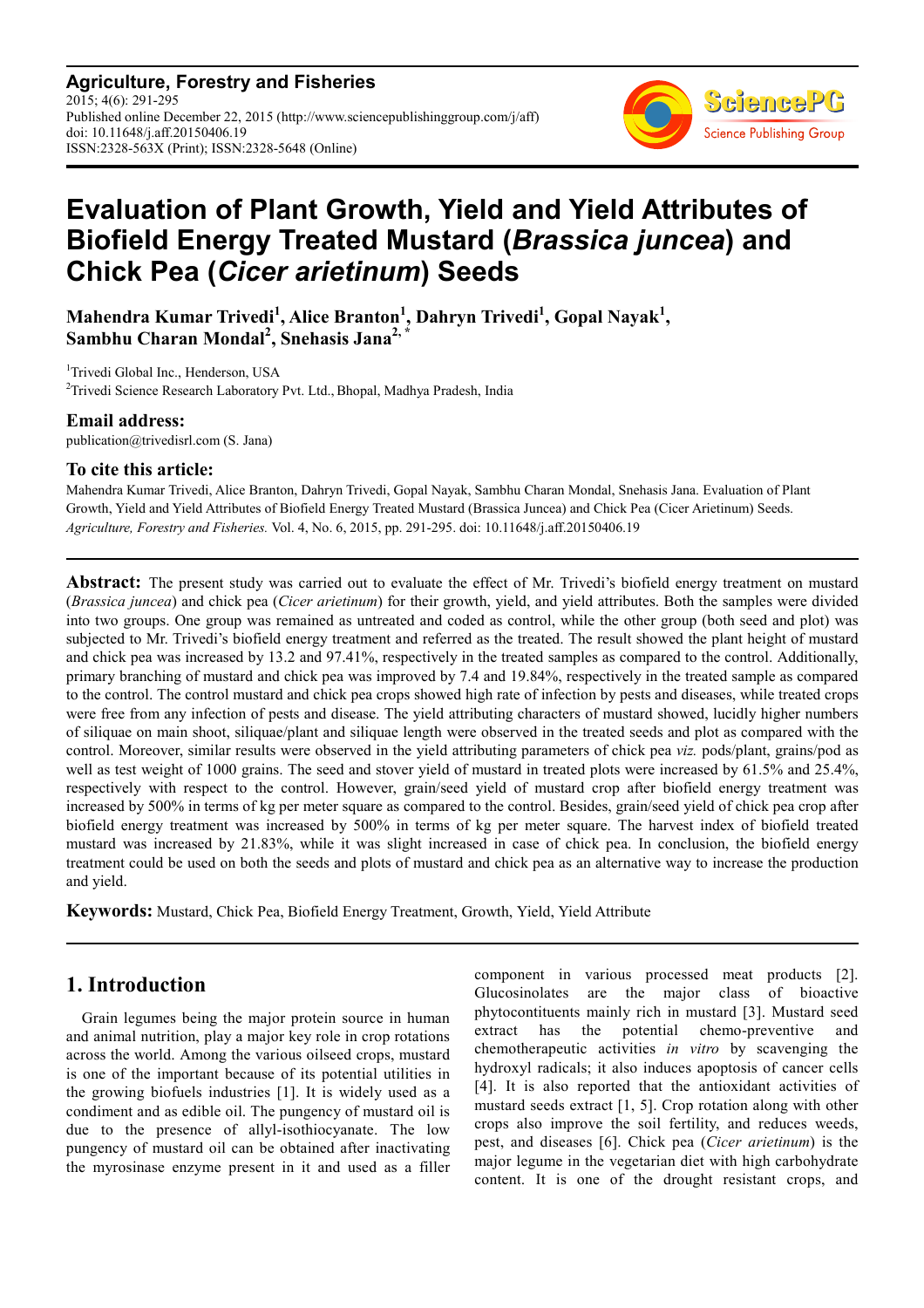considered as an important legume in the newly cultivated land. Chick pea is the third most widely grown grain legume after bean and soybean in the world. Due to its very high protein concentration (approximate 19.3-25.4%), its agronomical importance is demanding for human and animal diet as an alternative protein source. Utilization of nitrogen was reported with enhanced yield, and yield attributes in legume [7]. The National Center for Complementary and Integrative Health (NCCIH), allows the use of Complementary and Alternative Medicine (CAM) therapies such as biofield energy as an alternative in the healthcare field. About 36% of US citizens regularly use some form of CAM [8], in their daily activities. CAM embraces numerous energy-healing therapies; biofield therapy is one of the energy medicine used worldwide to improve the overall human health. Mr. Trivedi's unique biofield treatment (The Trivedi effect®) has been extensively contributed in scientific communities in the field of agricultural science [9-12] and chemical science [13].

Due to the necessity of mustard and chick pea as the food resource, and the improvement in overall productivity of these two plants, an effective control measure need to be established. Under these circumstances, the present work was undertaken to evaluate the effect of biofield energy treatment on mustard and chick pea in relation to growth, yield, and yield attributes.

# **2. Materials and Methods**

The seeds and plots of both mustard and chick pea were selected for the study. Field experiments on mustard and chick pea were conducted at the Agricultural Research Farm of the Institute of Agricultural Sciences, Banaras Hindu University, Varanasi, India during winter season. The experiments on both mustard and chick pea were performed un-replicated with gross plot size of 12.0 m x 6.0 m. One portion of both mustard and chick pea (seeds and plots) was considered as control; no biofield energy treatment was given. Besides, equally divided other portion (seeds and plots) was subjected to Mr. Trivedi's biofield energy treatment. Mustard crop was sprayed with insecticide (0.125% Rogor) against the aphid, while no plant protection was given to chick pea. Mustard and chick pea were received two and one irrigation, respectively.

#### *2.1. Biofield Energy Treatment Strategy*

The above assigned both seeds and plots of both mustard and chick pea were subjected to Mr. Trivedi's biofield energy treatment under ambient conditions. Mr. Trivedi provided the treatment to the seeds through his inherent unique energy transmission process without touching the seeds or lands. Afterward, both the control and the treated samples were assessed for growth, yield, and yield attributes of both mustard and chick pea plant.

### *2.2. Growth, Yield, and Yield Attributes of Mustard*

Biofield treated mustard seeds were allowed to germinate until ready to be transplanted according to the season. As a control, untreated mustard seeds were allowed to germinate in the same manner and transplanted alongside the treated plots in a randomized fashion. Overall, the plant height, primary and secondary branches, seed/grain yield, and harvest index of the control and treated mustard crops were calculated [14].

### *2.3. Growth, Yield, and Yield Attributes of Chick Pea*

Both the control and biofield treated chick pea seeds were permitted to germinate until they ready to be transplanted to the particular season. After germination both plantlets were transplanted in the pre-defined plots separated with an imaginary barrier. The plant height, primary and secondary branches, seed/grain yield, and harvest index of the both control and treated chick pea crops were noted [14].

## **3. Results and Discussion**

### *3.1. Growth, Yield, and Yield Attributes of Mustard*

Allelopathy is the process of plant communication system through the direct or indirect, detrimental or advantageous effects of one plant to another. They communicate through the release of allelochemicals *i.e.* the secondary metabolites or waste products of plants into the environment through leaching, root exudation, volatilization and decomposition of plant residues. The mustard plant belongs to *Brassicaceae* family cited as allelopathic crop [15]. The growth, yield, and yield attributes of mustard seedling data of control and treated samples are shown in Table 1.

| Group   | Plant<br>height<br>(c <sub>m</sub> ) | <b>Branches/plant</b> |           | Siliquae/plant |              | <b>Siliquae</b>             | <b>1000 seed</b> | Seeds yield |       | <b>Stover yield</b> |       | Harvest index $(\% )$ |
|---------|--------------------------------------|-----------------------|-----------|----------------|--------------|-----------------------------|------------------|-------------|-------|---------------------|-------|-----------------------|
|         |                                      | Primary               | Secondary | Main<br>shoot  | <b>Total</b> | length<br>(c <sub>m</sub> ) | $wt.$ (g)        | kg/plot     | q/ha  | $kgp$ lot           | q/ha  |                       |
| Control | 141.4                                | 5.4                   | 11.5      | 25.5           | 176.2        | 4.96                        | 5.34             | 3.66        | 7.56  | 14.15               | 30.64 | 19.79                 |
| Treated | 160.0                                | 5.9                   | 11.7      | 36.0           | 1914         | 5.47                        | 5.41             | 5.91        | 12.21 | 18.60               | 38.42 | 24.11                 |

*Table 1. Growth, yield attributes and yield of control and biofield treated mustard.* 

\*Net plot size  $11 \times 4.4 = 48.4$  m<sup>2</sup>.

The effect of biofield energy treatment and its related data are presented in Table 1, which revealed marked difference in plant height of treated mustard at maturity as compared with

the control. Plants obtained from the biofield treated seeds and plot grew taller and were recorded 13.2% higher plant height than the control plants. Primary branching in treated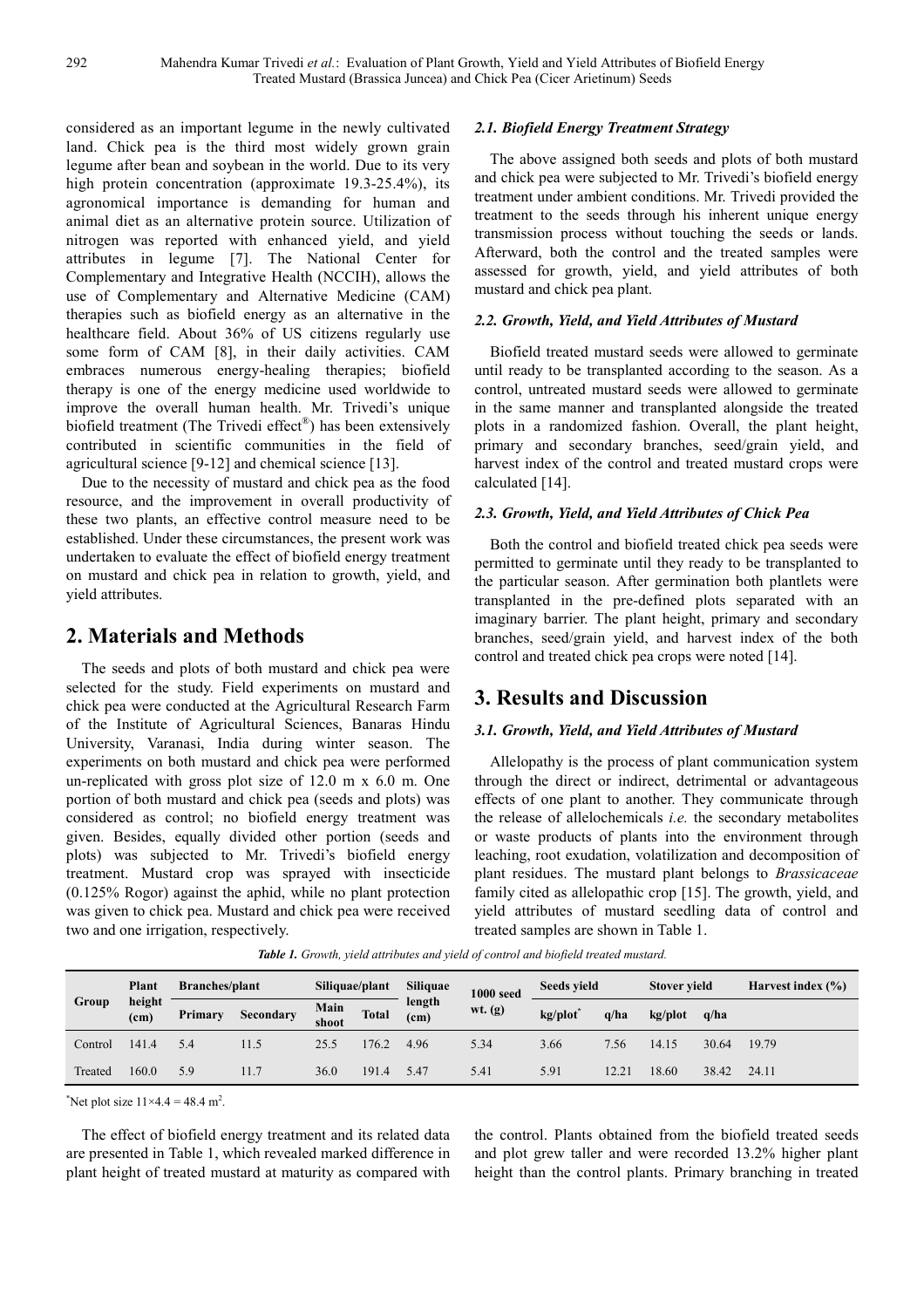plots were improved by 7.4%, while slight increase was reported in secondary branches as compared with the control. Among the yield attributing characters, lucidly higher number of siliquae on main shoot, siliquae/plant and siliquae length were observed in treated seeds and plot as compared with the control. The seed and stover yield of mustard in treated plots were increased by 61.5% and 25.4%, respectively with respect to the control. However, grain/seed yield of mustard crop after biofield treatment was increased by 500% in terms of kg per meter square (Fig. 1). The harvest index of treated mustard was increased by 21.83% as compared to the control.

Use of fertilizers, pesticides, and nutrient management has been well reported as they play a key role in increasing and stabilizing the productivity of mustard [16]. The study results concluded, that the biofield energy treatment could be a new and safe approach in term of growth and yield of mustard crop.



*Figure 1. Effect of biofield energy treatment on percent increase in grain/seed yield of mustard and chick pea crops.* 

#### *3.2. Effect on Growth, Yield, and Yield Attributes of Chick Pea*

The results related with growth and yield attributes of chick pea before and after the biofield energy treatment are presented in Table 2.

*Table 2. Growth, yield attributes and yield of control and biofield treated chick pea.* 

| <b>Branches</b> | Pods/ | $1000$ seed<br>Grains/ |       | <b>Grain vield</b> |       | <b>Straw vield</b> |       | <b>Harvest</b> |
|-----------------|-------|------------------------|-------|--------------------|-------|--------------------|-------|----------------|
| /plant          | plant | pod                    | wt(g) | kg/plot            | a/ha  | kg/plot            | a/ha  | index $(\% )$  |
| 12.6            | 21.8  | 1.38                   | 162.8 | 1.92               | 4.15  | 3.53               | 7.64  | 35.20          |
| 12.1            | 38.4  | 1.56                   | 195.9 | 8.91               | 19.30 | 16.0               | 34.63 | 35.78          |
|                 |       |                        |       |                    |       |                    |       |                |

\*Net plot size  $11 \times 4.2 = 46.2$  m<sup>2</sup>.

The results showed marked difference in growth characters of biofield treated chick pea as compared with the control. The linear growth as well as total number of branch/plant were recorded at harvest, and were found considerably higher in treated seeds and plot as compared with the control. The plants obtained from the treated seeds and plot were increase by 97.41% as compared the control plant. Branches per plants were also improved in biofield treated group by 19.84% as compared with the control. Similar results were noticed in yield attributing parameters *viz.* pods/plant, grains/pod as well as test weight of 1000 grains. Considerable infestation of wilt leading was observed which leads to plant mortality in untreated plots sown with normal seeds. Due to the better plant stand as well as growth and yield attributing characters, grain and straw yields of biofield energy treated plots increased by 365.1% and 353.3%, respectively. To improve the overall yield of chick pea, salinity mediated productivity have been reported with better growth [17]. The experimental results suggested biofield treated chick pea showed better yield as compared with the control. Moreover, grain/seed yield of chick pea crop after biofield energy treatment was also increased by 500% in terms of kg per meter square (Fig. 1). The harvest index was slightly increased in the case of treated chick pea as compared to the control.

The biofield treated crops had dark green colored leaves with a thick consistency being more in numbers, as compared with the control crops. The control mustard crop showed high rate of infection by pests and diseases, and leaves were reported with survival rate hardly by 40%, while biofield treated mustard was free from any kind of diseases or pests attack, and leaves were quite thick, large, dark green in color, and more secondary and tertiary branches. Similarly, biofield treated chick pea showed high survival rate after germination, free from any kind of infections, the canopy of plant was better as compared with the control. Overall, the treated crops showed high yield as compared with the control. However, crops from all the treated seeds were found with a very thick population and free from the diseases and pests attack as compared with the respective control. In biofield treated seeds, there was no airborne infection observed which defies the laws of aerobiology.

The canopy of the biofield energy treated trees was more than the double as compared to the control; and had more secondary and tertiary branches. Leaf area was significantly more in the treated crop, which was well indicated with more grain/seed yields. Leaf area is directly related with the final productivity of the crop [18]. The longevity of the all crops in the treated plot was found to be increased, hence fruiting period has also been extended resulting in higher yield. Weed or unwanted plant growth was not seen in the treated plot, whereas in the control plot even after spraying weedicides (three-time) the weeds were continuously required to be removed approximately four times manually. It was reported that climatic change can influence the flowering time, and overall productivity of crops [19], biofield treated crops resulted in better flowering, which was directly related to overall productivity.

However, biofield treatment has been reported an improved overall plant health of *Withania somnifera* and *Amaranthus dubius*. Leaf, stem, flower, seed setting, and immunity parameters were reported with enhanced effect after biofield treatment. Concentrations of chlorophyll a,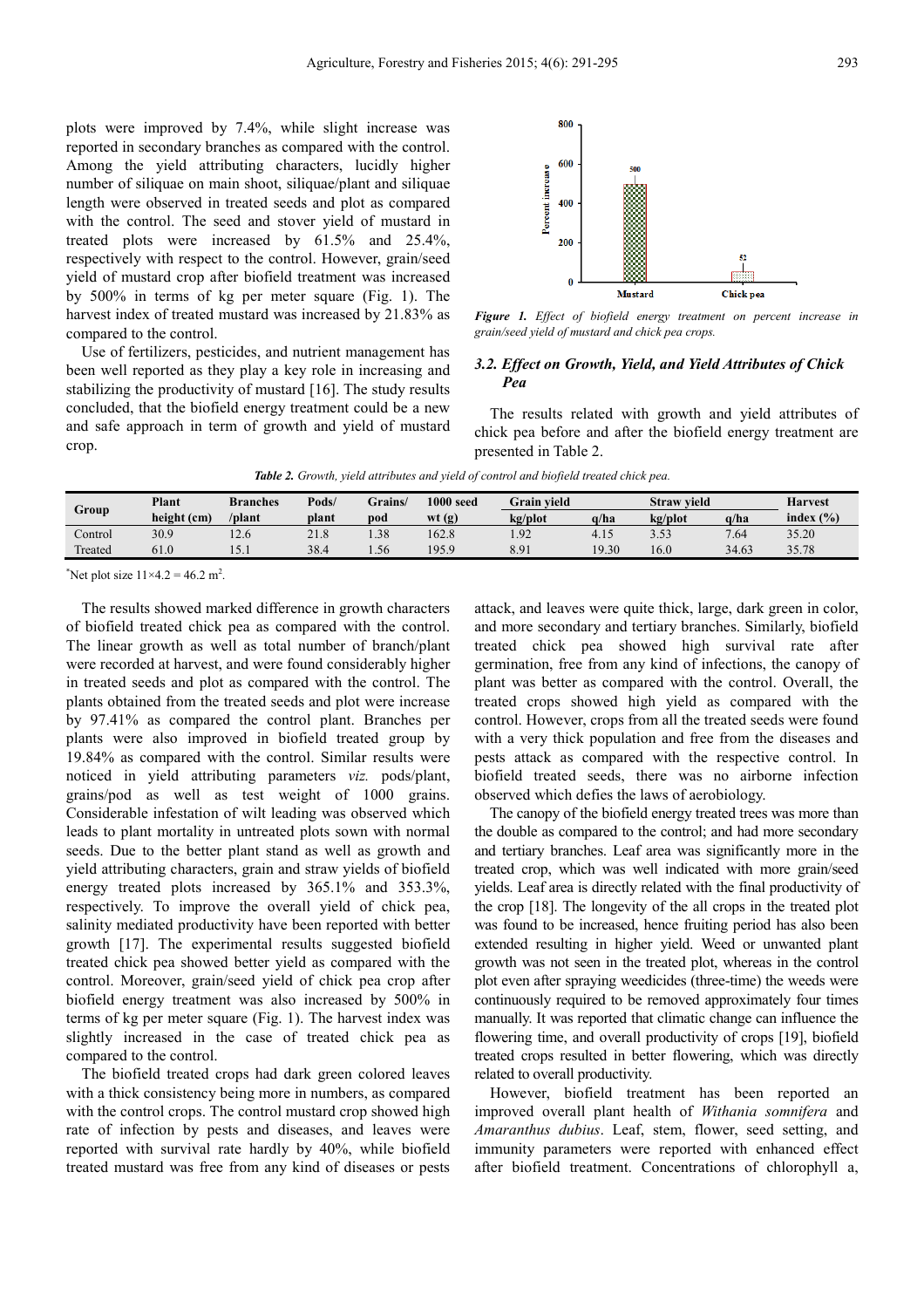chlorophyll b and total chlorophyll were consistently higher in treated plants along with genetic variability using RAPD DNA fingerprinting [12]. The impact of biofield treatment on the yield of ginseng, blueberry [10], and growth and yield of lettuce and tomato were reported [9]. Similar results were observed in our experiment with biofield treated mustard and chick pea. The results are well supported with the reported literature in terms of growth and yield of crops. Based on these results, it is expected that biofield energy treatment has the scope to be an alternative approach to improve the plant growth, yield, yield attributes, and development of crops.

### **4. Conclusions**

Based on the study outcome, the biofield energy treated mustard and chick pea showed significant improvement of overall yield of the treated crops as compared to the control. The seed and stover yield of mustard in treated plots were increased by 61.5% and 25.4%, respectively as compared to the control. The percentage increase in yield was maximum in case of mustard (500%) in the biofield treated seed as compared to the control. Linear growth, plant height, branches, and grain/seed yield of mustard and chick pea were consistently increased in all the biofield treated crops, without any precautionary measures such as pesticides, fungicides, and organic additives. The harvest index of treated mustard was increased by 21.83%, whereas the harvest index was slightly increased in the treated chick pea as compared to the control. The chick pea plants obtained from the treated seeds and plot were increase by 97.41% as compared the control plant. Additionally, the growth and yield attributing characters, grain and straw yields of biofield energy treated chick pea were increased by 365.1% and 353.3%, respectively as compared to the control. Overall, Mr. Trivedi's biofield energy treatment resulted in improved yield in multiple kinds of crop, suggested the significant application of biofield treatment in agriculture sector instead of chemical measures to improve the overall productivity. In conclusion, the present investigation demonstrates that Mr. Trivedi's unique biofield treatment could be utilized as an alternate therapeutic approach concurrent with other existing approach to improve the productivity of mustard and chick pea in the field of agriculture in the near future.

## **Abbreviations**

NCCIH: National Center for Complementary and Integrative Health; CAM: Complementary and Alternative Medicine.

### **Acknowledgements**

Financial assistance from Trivedi science, Trivedi testimonials and Trivedi master wellness is gratefully acknowledged. Authors thank Agricultural Research Farm of the Institute of Agricultural Sciences, Banaras Hindu University, Varanasi, India for their support.

### **References**

- [1] Dubie J, Stancik A, Morra M, Nindo C (2013) Antioxidant extraction from mustard (Brassica juncea) seed meal using high-intensity ultrasound. J Food Sci 78: E542-E548.
- [2] Tsuruo I, Yoshida M, Hata T (1967) Studies on the myrosinase in mustard seed part I. The chromatographic behaviors of the myrosinase and some of its characteristics. Agr Biol Chem 31: 18-26.
- [3] Bones AM, Rossiter JT (1996) The myrosinase-glucosinolate system, its organization and biochemistry. Physiol Plant 97: 194-208.
- [4] Bassan P, Sharma S, Arora S, Vig AP (2013) Antioxidant and in vitro anti-cancer activities of Brassica juncea (L.) Czern. seeds and sprouts Int J Pharma Sci 3: 343-349.
- [5] Amarowicz R, Wanasundara UN, Karamac M, Shahidi F (1996) Antioxidant activity of ethanolic extract of mustard seed. Nahrung 40: 261-263.
- [6] Chemining wa GN, Vessey JK (2006) The abundance and efficacy of Rhizobium leguminosarum bv. viciae in cultivated soils of the eastern Canadian prairie. Soil Biol Biochem 38: 294-302.
- [7] Palta JA, Nandwal AS, Kumari S, Turner NC (2005) Foliar nitrogen applications increase the seed yield and protein content in chickpea (Cicer arietinum L.) subject to terminal drought. Australian J Agric Res 56: 105-112.
- [8] Barnes PM, Powell-Griner E, McFann K, Nahin RL (2004) Complementary and alternative medicine use among adults: United States, 2002. Adv Data 343: 1-19.
- [9] Shinde V, Sances F, Patil S, Spence A (2012) Impact of biofield treatment on growth and yield of lettuce and tomato. Aust J Basic Appl Sci 6: 100-105.
- [10] Sances F, Flora E, Patil S, Spence A, Shinde V (2013) Impact of biofield treatment on ginseng and organic blueberry yield. Agrivita J Agric Sci 35.
- [11] Lenssen AW (2013) Biofield and fungicide seed treatment influences on soybean productivity, seed quality and weed community. Agricultural Journal 8: 138-143.
- [12] Nayak G, Altekar N (2015) Effect of biofield treatment on plant growth and adaptation. J Environ Health Sci 1: 1-9.
- [13] Trivedi MK, Tallapragada RM, Branton A, Trivedi D, Nayak G, et al. (2015) Characterization of physical, spectral and thermal properties of biofield treated 1,2,4-Triazole. J Mol Pharm Org Process Res 3: 128.
- [14] Patil SA, Nayak GB, Barve SS, Tembe RP, Khan RR (2012) Impact of biofield treatment on growth and anatomical characteristics of Pogostemon cablin (Benth.). Biotechnology 11: 154-162.
- [15] Turk MA, Tawaha AM (2002) Inhibitory effects of aqueous extracts of barley on germination and growth of lentil. Pak J Agron 1: 28-30.
- [16] Shekhawat K, Rathore SS, Premi OP, Kandpal BK, Chauhan JS (2012) Advances in agronomic management of Indian mustard (Brassica juncea (L.) Czernj. Cosson): An overview. Int J Agron 2012: 14. Article ID 408284.